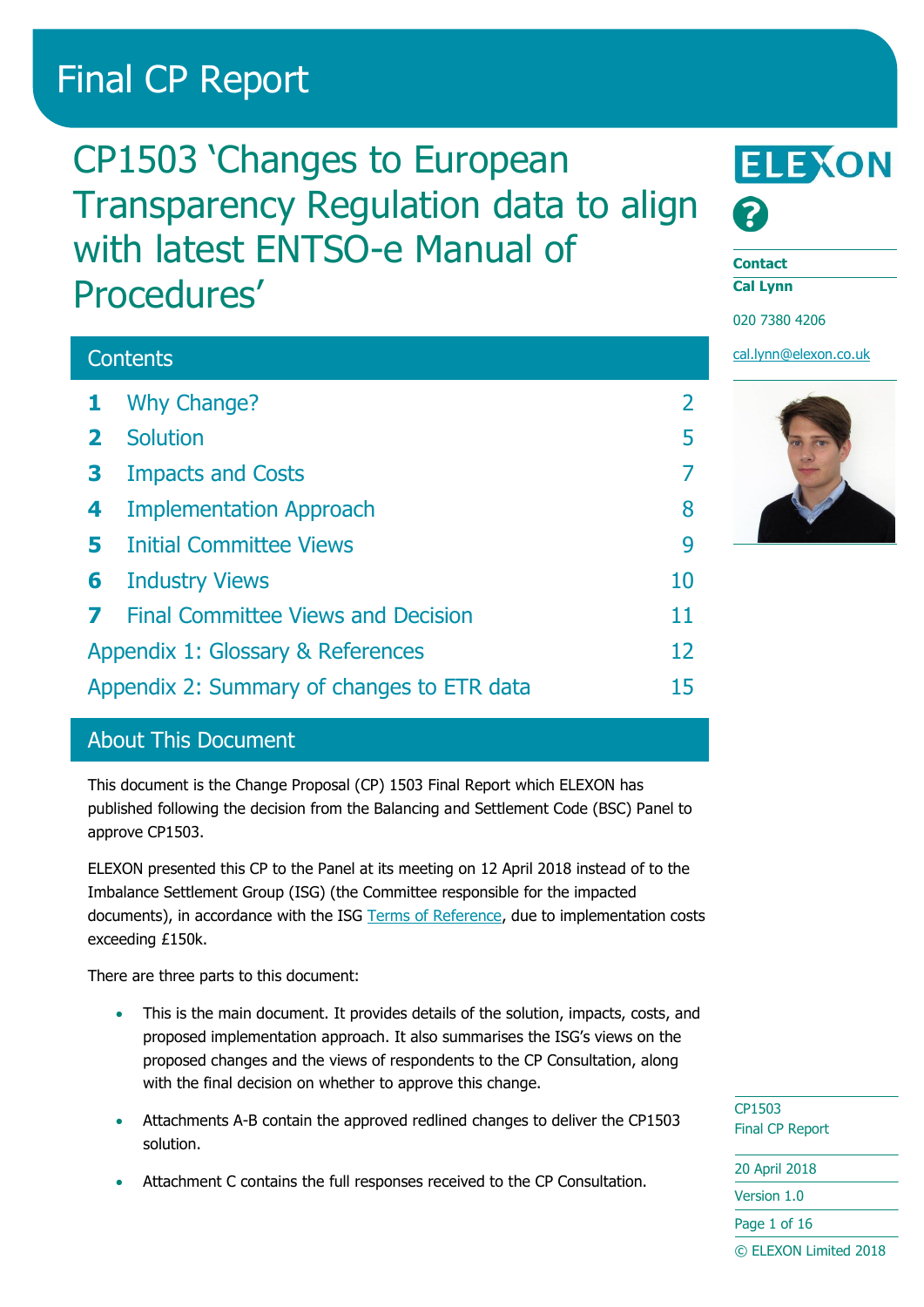### <span id="page-1-0"></span>**1** Why Change?

#### **Background**

#### **Transparency Regulation**

The Transparency Regulation [\(Regulation \(EU\) No 543/2013\)](http://eur-lex.europa.eu/LexUriServ/LexUriServ.do?uri=OJ:L:2013:163:0001:0012:EN:PDF) is a legally binding regulation that came into force on 4 July 2013. The regulation outlines the rules and obligations on the submission and publication of data in electricity markets across the European Union (EU).

Under this regulation, primary data owners are required to submit European Transparency Regulation (ETR) Data to their Transmission System Operator (TSO), or their delegated representatives, for publication on a central information platform known as the Electricity Market Fundamental Information Platform (EMFIP).

In accordance with Regulation 543/2013, EMFIP was launched on 5 January 2015. The platform is operated by the European Network of Transmission System Operators for Electricity (ENTSO-e).

ENTSO-e also published the [Manual of Procedures](https://www.entsoe.eu/data/entso-e-transparency-platform/Manual-of-Procedures/Pages/default.aspx) v2.0 (MoP), which provides detailed information necessary to submit the data to EMFIP.

#### **Approved BSC Modification P295**

BSC Modification [P295 'Submission and publication of Transparency regulation data via the](https://www.elexon.co.uk/mod-proposal/p295/)  [BMRS'](https://www.elexon.co.uk/mod-proposal/p295/) was approved by the Authority on 22 January 2014 and implemented on 16 December 2014.

The Modification specified ELEXON as the Data Provider in Great Britain (GB), for all the information that the Transmission Company (National Grid) is required to submit to the EMFIP under the ETR. As such, National Grid submits the majority of the required ETR data to the Balancing Mechanism Reporting Service (BMRS). The BMRS then calculates the remaining ETR data and submits the data to the ENTSO-e for publication on the EMFIP, and also publishes it on the BMRS website, as shown below.



CP1503 Final CP Report

20 April 2018

Version 1.0

Page 2 of 16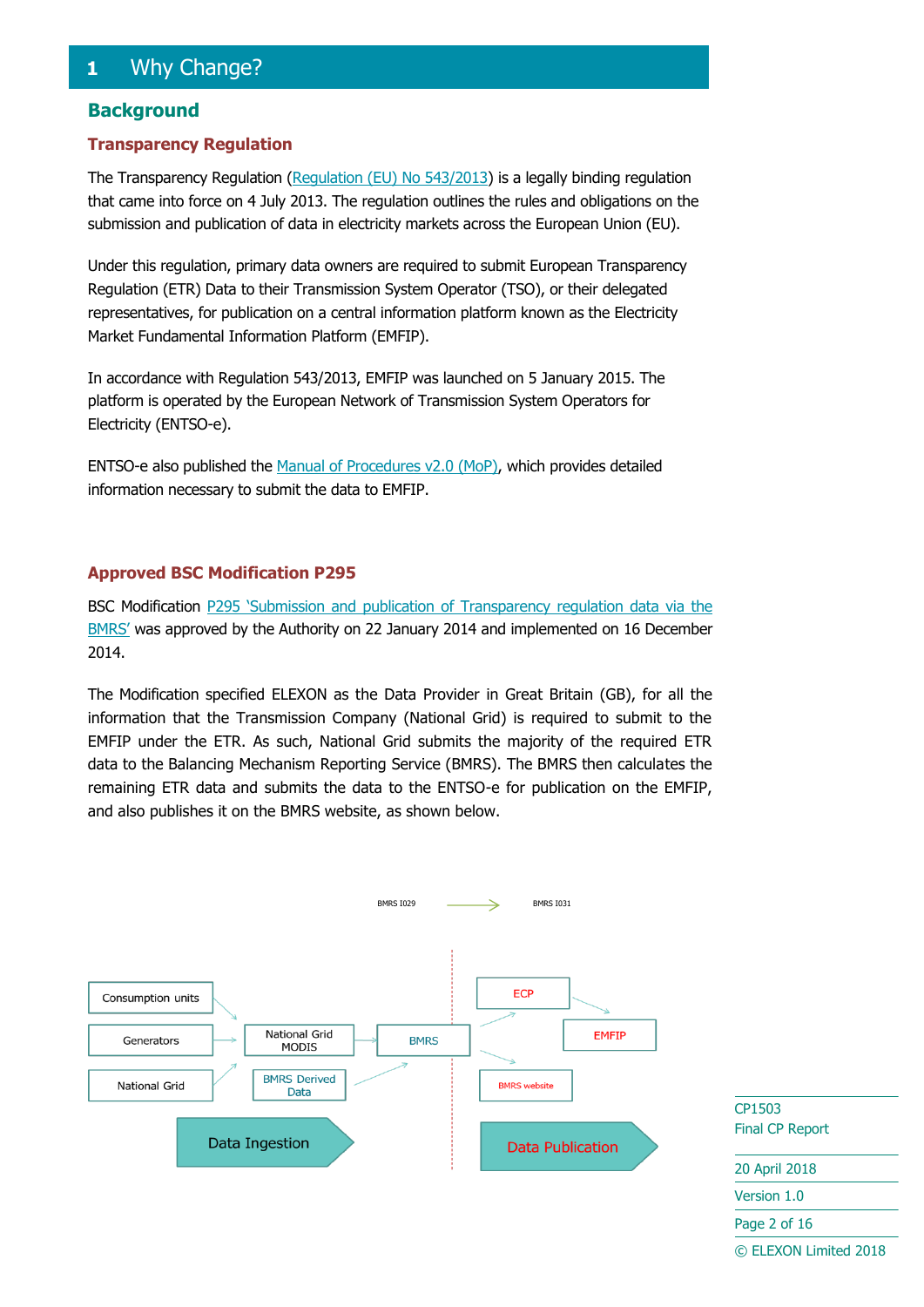#### **ETR Data**

The ETR data is submitted in accordance with the ETR and aligned to the Manual of Procedures (MoP). However, the MoP is not referenced within the BSC.

The ETR data items are specified in Table 1B of [BSC Section V 'Reporting'](https://www.elexon.co.uk/bsc-and-codes/balancing-settlement-code/bsc-sections/) and in Appendix C, Paragraph 7, of the [Balancing Mechanism Reporting Agent \(BMRA\) User Requirement](https://www.elexon.co.uk/bsc-and-codes/bsc-related-documents/user-requirement-specifications/)  [Specification \(URS\).](https://www.elexon.co.uk/bsc-and-codes/bsc-related-documents/user-requirement-specifications/)

The NETA [Interface Definition & Design \(IDD\)](https://www.elexon.co.uk/bsc-and-codes/bsc-related-documents/interface-definition-documents/) Part 2 references the flows (BMRA-I029) and the format of the data of the Extensible Markup Language (XML) to be consistent with the ENTSO-[e's XML Schema Definition](https://www.entsoe.eu/data/entso-e-transparency-platform/Data-Providers/Pages/default.aspx) [\(XSD\).](https://www.entsoe.eu/data/entso-e-transparency-platform/Data-Providers/Pages/default.aspx) BMRA-1029 is the ETR data exchange between National Grid and the BMRS. The [IDD Part 1](https://www.elexon.co.uk/bsc-and-codes/bsc-related-documents/interface-definition-documents/) specifies the flows (BMRA-I031), which is the interface between the BMRS and ENTSO-e that is published.

#### **What is the issue?**

ENTSO-e has announced changes to the MoP in v2.1 that impacts the ETR data sent from National Grid, or derived from the BMRS.

 $1$ The ETR Articles impacted by the MoP changes are as follows:

- 14.1 (b) "Installed Generation Capacity Per Unit" Publication of commissioning and decommissioning dates
- 14.1 (d) "Day-Ahead Generation Forecasts For Wind And Solar" Additional forecasts intraday and "current/most recent"
- 17.1 (d) "Accepted Aggregated Offers" Offered capacity removed
- 17.1 (e) "Activated Balancing Energy" Unit of measurement MWh only
- 17.1 (f) "Prices of activated energy" Prices maybe positive or negative
- 17.1 (h) "Aggregated Imbalance Volumes" Surplus/deficit indicated explicitly and use additional tags to indicate surplus or deficit

A full summary of the ETR Articles impacted by the MoP changes can be found in Appendix 2.

Changes to the MoP require changes to the BMRS website in order to receive and publish the ETR data, before forwarding it to EMFIP.

Those impacted by the regulation, i.e. National Grid and BMRS, must comply to the above changes by December 2018. This will require changes to the BMRS to receive and publish this data before forwarding it to the EMFIP platform.

#### **Changes to BSC Configurable Item**

The IDD Part 2 refers to the ETR data as BMRA-I029, which states 'These files will be received in XML and PDF formats defined by ENTSO-e'; it doesn't reference the MoP. The XSD defines the format values for the flows, and further outlines the business rules to deliver the flows which are defined in the MoP. The overall rules are defined in the MoP

CP1503 Final CP Report 20 April 2018

Version 1.0 Page 3 of 16

<sup>-</sup> $1$  These listed articles are within the scope of the BMRS.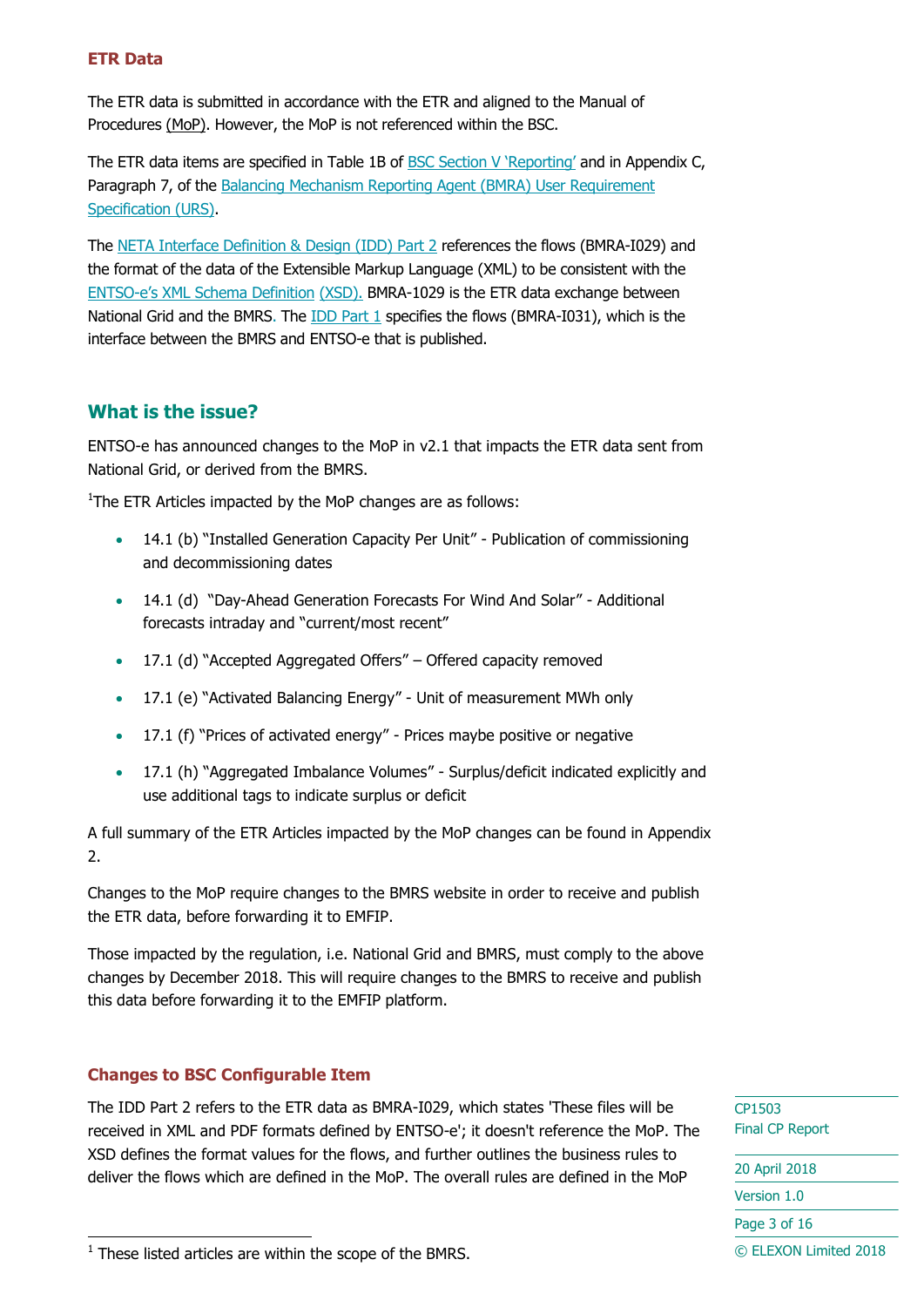that specifies the related XSD; however the rules on implementing the flows are defined in the MoP and its reference documents, which are not currently recognised in the IDD.

Currently the BMRA-I031 in IDD Part 1 does not refer to either the XSDs or the MoP. Therefore the IDD Part 1 also needs to be amended to recognise that ETR data published from BMRS to conform with ENTSO-e's XSD and MoP.

Furthermore this CP provides opportunities to improve reporting of ETR reports on BMRS for the benefit of GB users.

> CP1503 Final CP Report

20 April 2018

Version 1.0

Page 4 of 16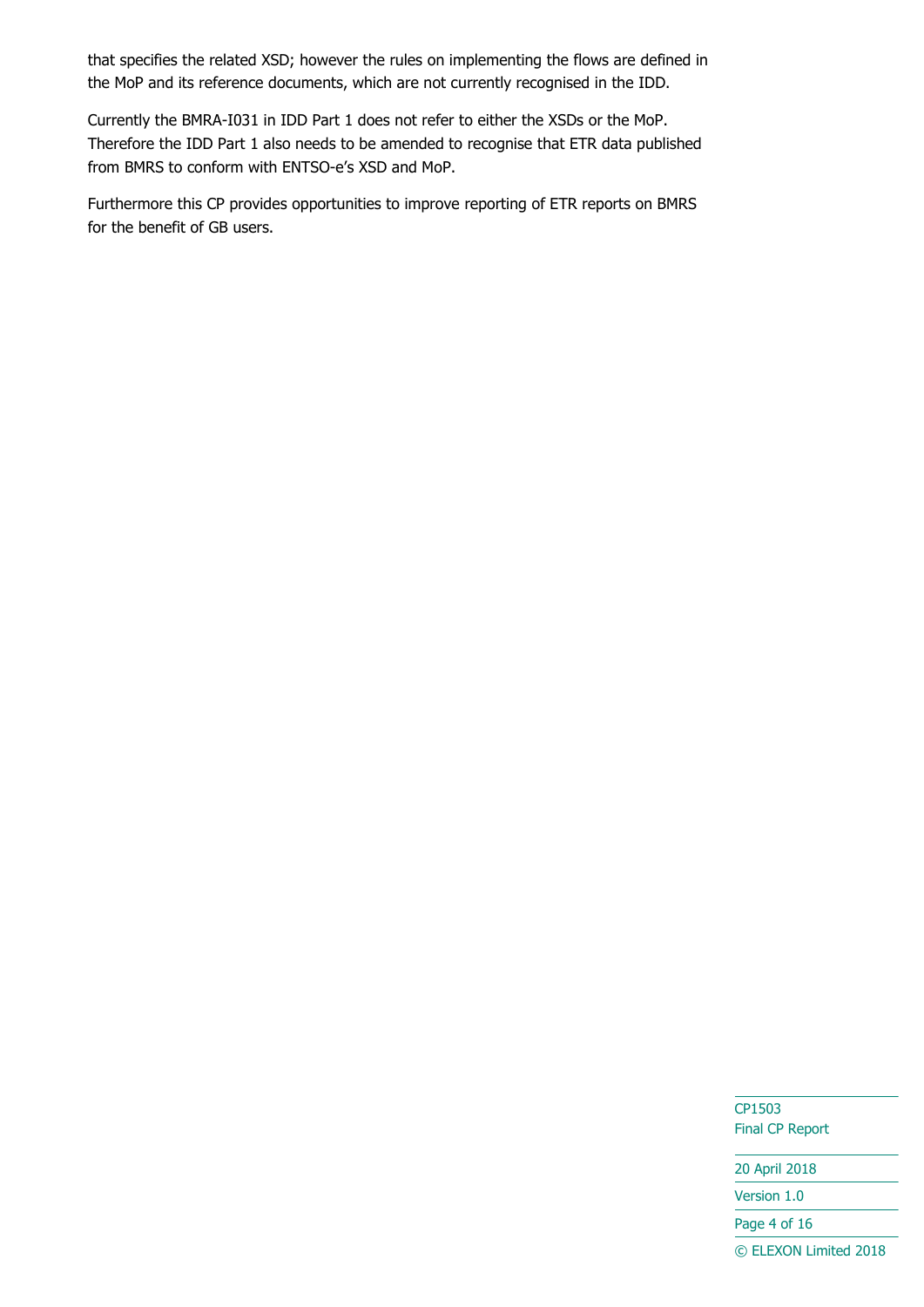### <span id="page-4-0"></span>**2** Solution

#### **Approved solution**

[CP1503 'Changes to European Transparency Regulation](https://www.elexon.co.uk/change-proposal/cp1503/) data to align with latest ENTSO-e [Manual of Procedures'](https://www.elexon.co.uk/change-proposal/cp1503/) will amend the BMRS to accommodate necessary ETR data changes to align the BSC with the MoP v2.1, as well as improving existing ETR reporting.

#### **System Changes to BMRS Application**

ELEXON must implement changes to the BMRS to ensure ongoing compliance with the ETR changes as set out in v.2.1 of the MoP. This includes:

- the receipt, processing and publishing the amended ETR data originating from National Grid; and
- calculating and publishing amended ETR data (for BMRS derived ETR data).

ELEXON will make changes to ensure the BMRS continues to forward all ETR data to the EMFIP. The data will be published via the existing publishing mechanism on the BMRS website, TIBCO, Application Programming Interfaces (APIs) and Data Push Service.

#### **BSC Governance**

The MoP will be referenced in the BMRA-I031 data flow in the NETA IDD Part 1 and in the BMRA-I029 data flow in the NETA IDD Part 2 as part of this CP. The specific changes that are giving rise to BMRA-I029 and BMRA-I031 are to be specified in the lower level reference in ENTSO-e's subsidiary documentation rather than the MoP itself.

This will ensure the changes are controlled under BSC Governance and that BSC Parties have visibility of the changes to BMRS. By making reference to the MoP in the IDD this will ensure that futures changes to the MoP are given visibility through the CP process. ELEXON must comply with BSC and ETR, maintaining full compliance.

#### **Improvements to ETR reports**

In addition to the changes to align the BSC with the MoP changes, this CP will improve the following ETR reports on BMRS for the benefit of GB users:

- ETR outage reports on BMRS ENTSO-e has now enabled curve type functionality for reporting outage data.
- Enabling A03 Curve types for Article 17.1 (b) and Article 17.1 (c) and allowing processing of additional business types for the time series for Article 13.1 (c).

National Grid has requested to be able to start sending Article 17.1 b and 17.1 c in the A03 Curve Type which will require a change to BMRS to present the data correctly.

CP1503 Final CP Report 20 April 2018 Version 1.0

Page 5 of 16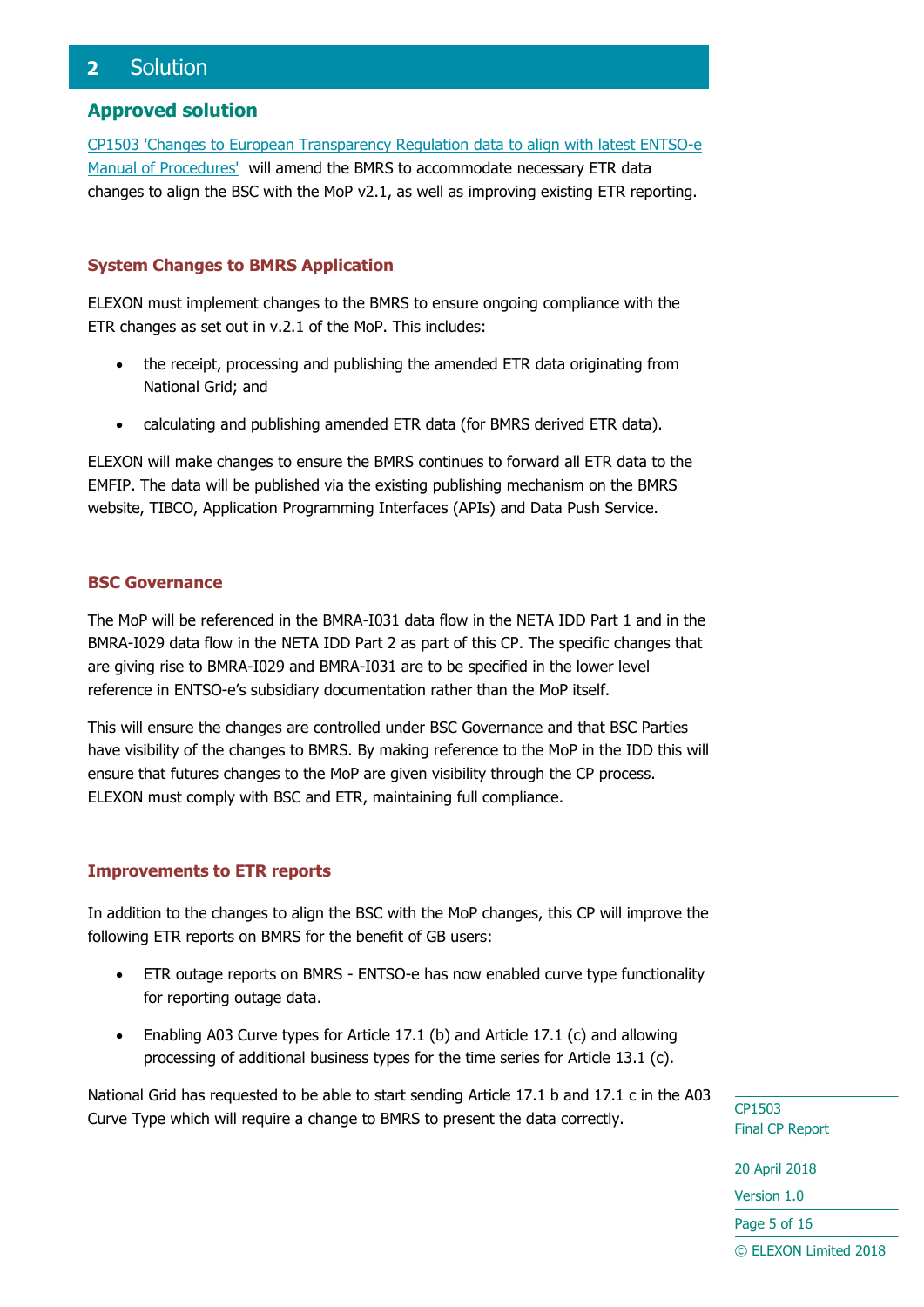### **Proposer's rationale**

The latest changes to the MoP require National Grid to amend some of the data flows it sends to the BMRS. To fulfil the obligation under the ETR, i.e. to report data to EMFIP, the BMRS must conform to the latest effective MoP. As National Gird is the GB TSO, it is responsible for ensuring the changes are implemented by the December 2018 deadline.

### **Approved redlining**

Attachments A and B contain the approved redlining to deliver CP1503.

CP1503 Final CP Report

20 April 2018

Version 1.0

Page 6 of 16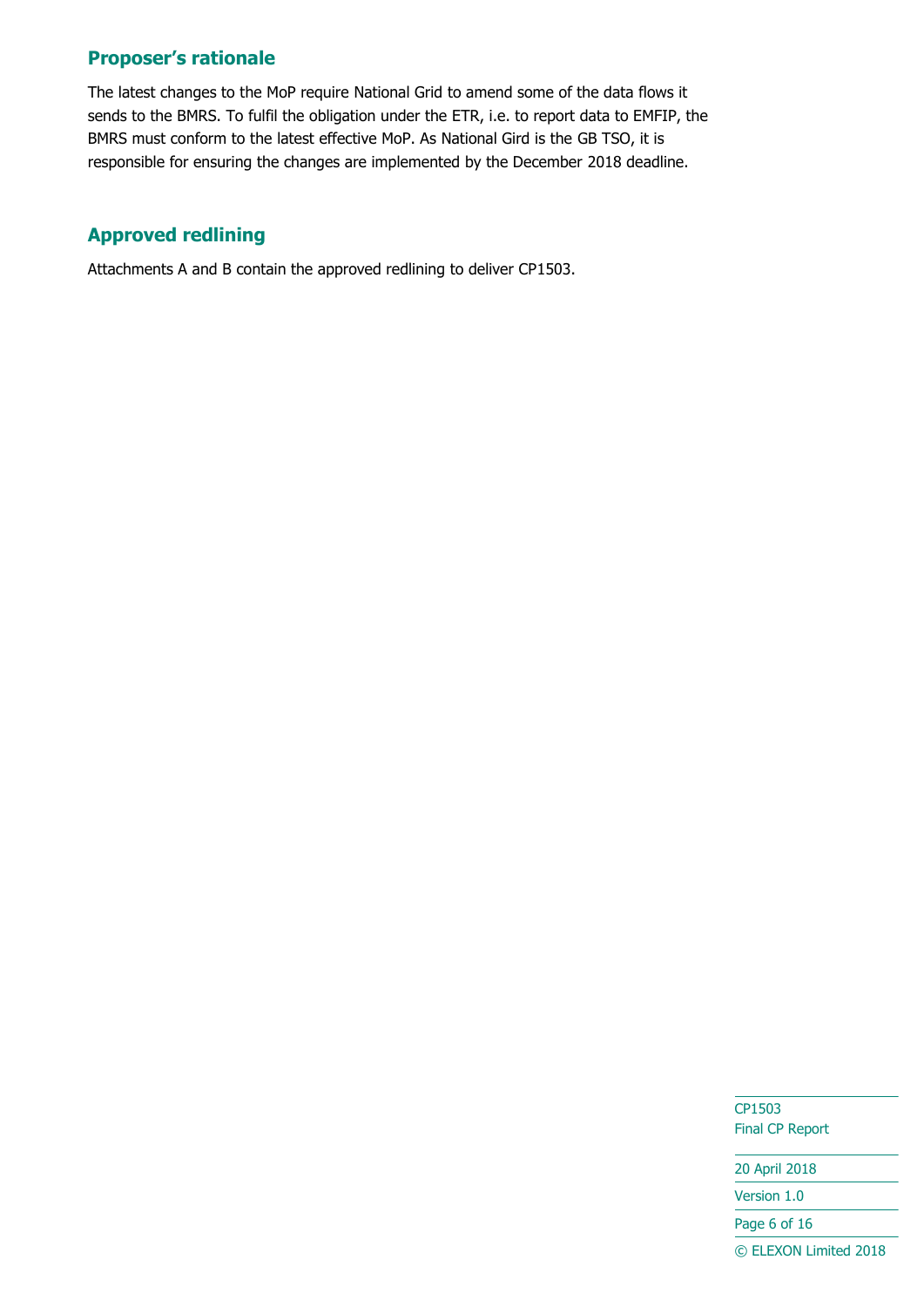### <span id="page-6-0"></span>**3** Impacts and Costs

#### **Central impacts and costs**

#### **Central impacts**

CP1503 will require ELEXON, via its service provider, to upgrade software to update the BMRS systems.

| <b>Central Impacts</b> |                |  |  |  |
|------------------------|----------------|--|--|--|
| Document Impacts       | System Impacts |  |  |  |
| • NETA IDD Part 1      | <b>BMRS</b>    |  |  |  |
| • NETA IDD Part 2      |                |  |  |  |

#### **Central costs**

The central implementation costs for CP1503 have been estimated at approximately £230k.

ELEXON's service provider requires a 25-week lead time to implement these changes.

#### **BSC Party & Party Agent impacts and costs**

We do not expect CP1503 to impact any BSC Parties or Party Agents. This has been confirmed through the responses received to the CP Consultation.

> CP1503 Final CP Report

> 20 April 2018

Version 1.0

Page 7 of 16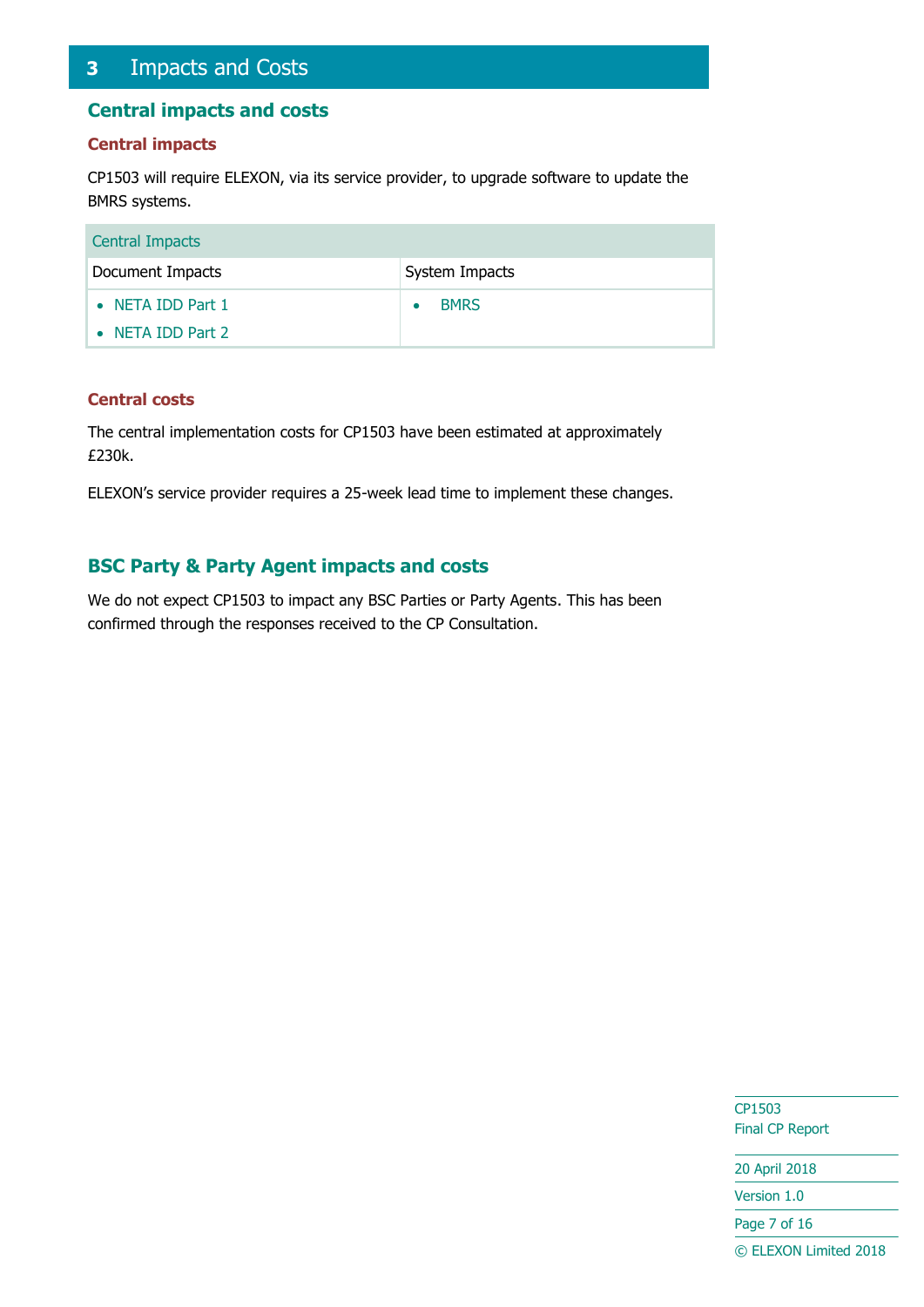#### <span id="page-7-0"></span>**Implementation Date**

CP1503 will be implemented on **1 November 2018** as part of the November 2018 BSC Release.

This is the earliest appropriate Release in order to fulfil the obligation under the ETR. ENTSO-e has allowed those affected by the change in MoP until **December 2018** to make the appropriate changes.

Both respondents to the CP Consultation agreed with the proposed implementation approach for CP1503. One respondent highlighted [EU Directive 2015/1535,](https://www.gov.uk/government/publications/technical-standards-and-regulations-directive-9834ec-guidance-for-officials) to ensure that it is taken into account as part of CP1503.

> CP1503 Final CP Report

20 April 2018

Version 1.0

Page 8 of 16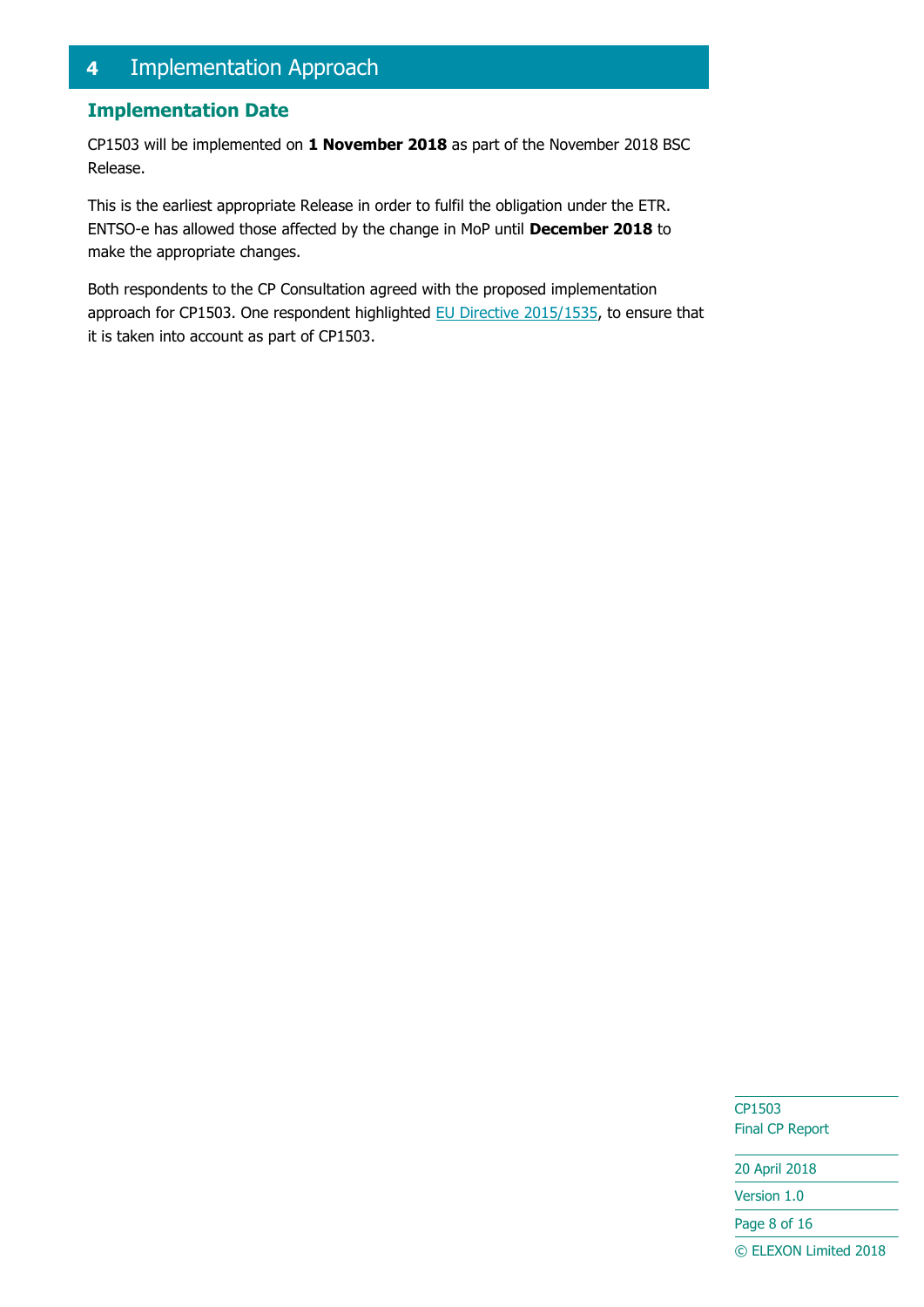### <span id="page-8-0"></span>**5** Initial Committee Views

#### **ISG's initial views**

CP1503 was presented to the ISG for information at its meeting on 20 February 2018 [\(ISG202/07\)](https://www.elexon.co.uk/group/imbalance-settlement-group-isg/).

An ISG Member queried whether there were any impacts on users, other than National Grid and ELEXON. ELEXON confirmed that Market Participants, e.g. generators (who submit ETR data) are not required to make any changes to their systems. EMFIP has now enabled processing of profiles for outages and generators can now submit outage profiles but no changes are required as a result of CP1503.

ELEXON highlighted that Market Participants consuming the data from BMRS will need to be aware of the changes to the data reported. ELEXON will be issuing specific communications on the changes, such as profiles for ETR outages and additional outage validations independently of this CP, via ELEXON's standard communication channels i.e. Newscast.

The ISG member sought further clarification on whether the changes were therefore focused specifically on the interfaces between National Grid and ELEXON. ELEXON confirmed that CP1503 was a change to ELEXON's multiple interfaces, as outlined in the [CP1503](https://www.elexon.co.uk/change-proposal/cp1503/) Progression Paper.

The same ISG member noted that the National Grid reporting components of the change were targeting an earlier release date of April 2018, or soon thereafter. ELEXON confirmed National Grid had requested an earlier Implementation Date for this part of the change, but it is not possible to deliver this in the requested timescales. ELEXON is still investigating whether it is possible to deliver the 'A03 Curve type' change significantly earlier than the November 2018 Release (1 November 2018).

The ISG member, who had queried the impacts of the CP on users, suggested that this be drawn out in the CP Consultation (questions can be found in attachment C of this document while impacts and costs can be found on page 7 of this document).

The ISG did not provide any further comments or additional questions to include in the consultation.

> CP1503 Final CP Report

20 April 2018

Version 1.0

Page 9 of 16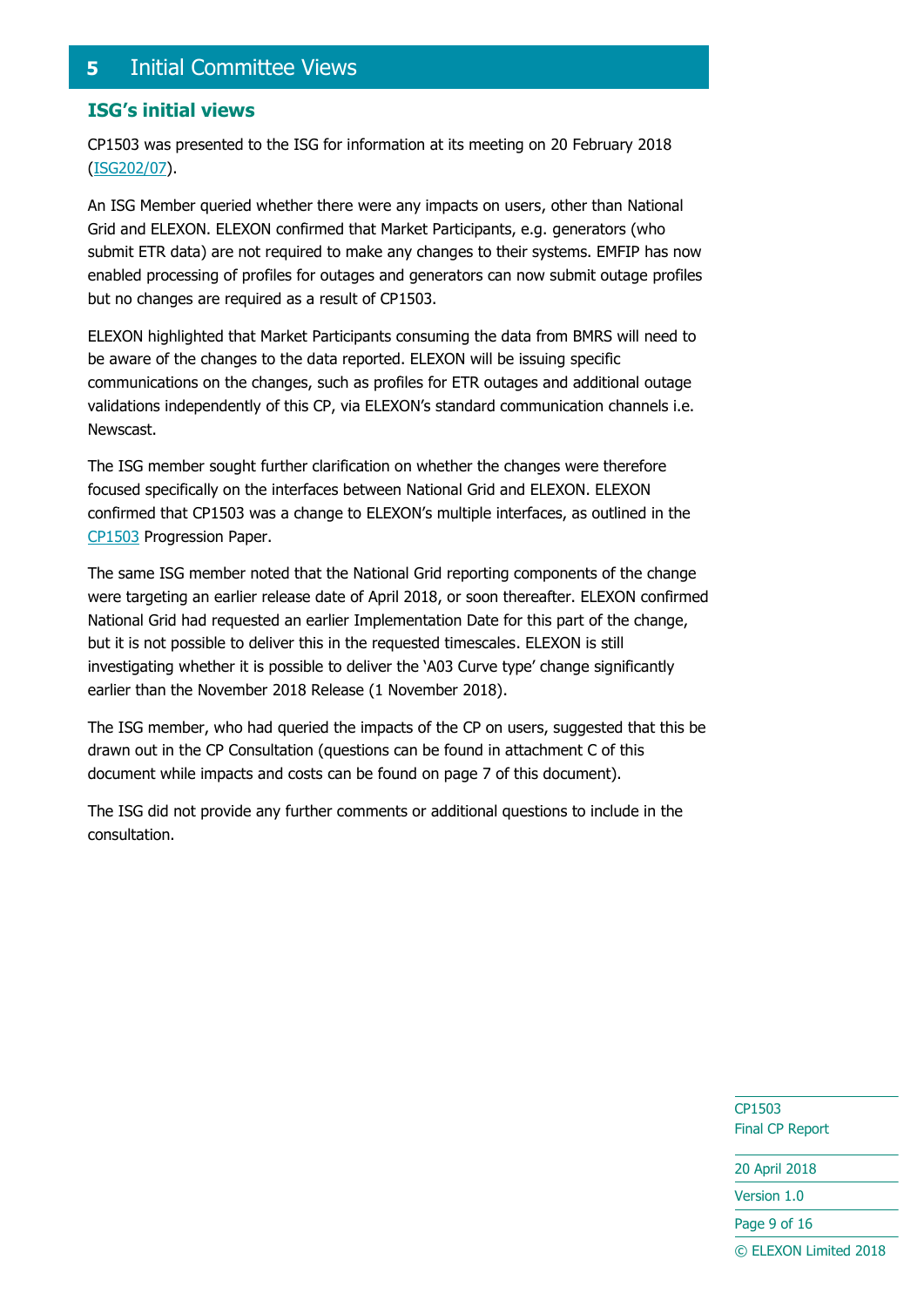### <span id="page-9-0"></span>**6** Industry Views

This section summarises the responses received to the CP Consultation. You can find the full responses in Attachment C.

| Summary of CP1503 CP Consultation Responses                             |                |                          |                            |          |  |
|-------------------------------------------------------------------------|----------------|--------------------------|----------------------------|----------|--|
| Question                                                                | Yes            | No.                      | Neutral/<br>No.<br>Comment | Other    |  |
| Do you agree with the CP1503 proposed<br>solution?                      | $\overline{2}$ | $\Omega$                 | 0                          | 0        |  |
| Do you agree that the draft redlining delivers<br>the intent of CP1503? | $\mathcal{P}$  | $\Omega$                 | 0                          | 0        |  |
| Will CP1503 impact your organisation?                                   | 0              | $\mathcal{P}$            | 0                          | $\Omega$ |  |
| Will your organisation incur any costs in<br>implementing CP1503?       | 0              | $\overline{\phantom{a}}$ | n                          | 0        |  |
| Do you agree with the proposed<br>implementation approach for CP1503?   | $\overline{2}$ | U                        | 0                          | $\Omega$ |  |
| Do you have any further comments on<br>CP1503?                          | 0              | $\mathcal{P}$            | 0                          | 0        |  |

#### **Comments on the CP**

Both respondents to the CP Consultation agreed with the proposed solution. One respondent commented that their support was on the basis that the implementation is undertaken in accordance with the transparency rules of the EU as set out in Directive [2015/1535.](https://www.gov.uk/government/publications/technical-standards-and-regulations-directive-9834ec-guidance-for-officials)

One element of CP1503 is required to provide GB compliance with the latest ENTSO-e MoP; a second element - the 'A03 Curve Type' - is to allow Generators to submit Transparency Data in a more efficient format; and the third element consists of improvements to the BMRS Transparency Data pages which can be delivered more economically with other changes.

#### **Comments on the proposed redlining**

No comments were received on the draft redlined text for CP1503.

CP1503 Final CP Report

20 April 2018

Version 1.0

Page 10 of 16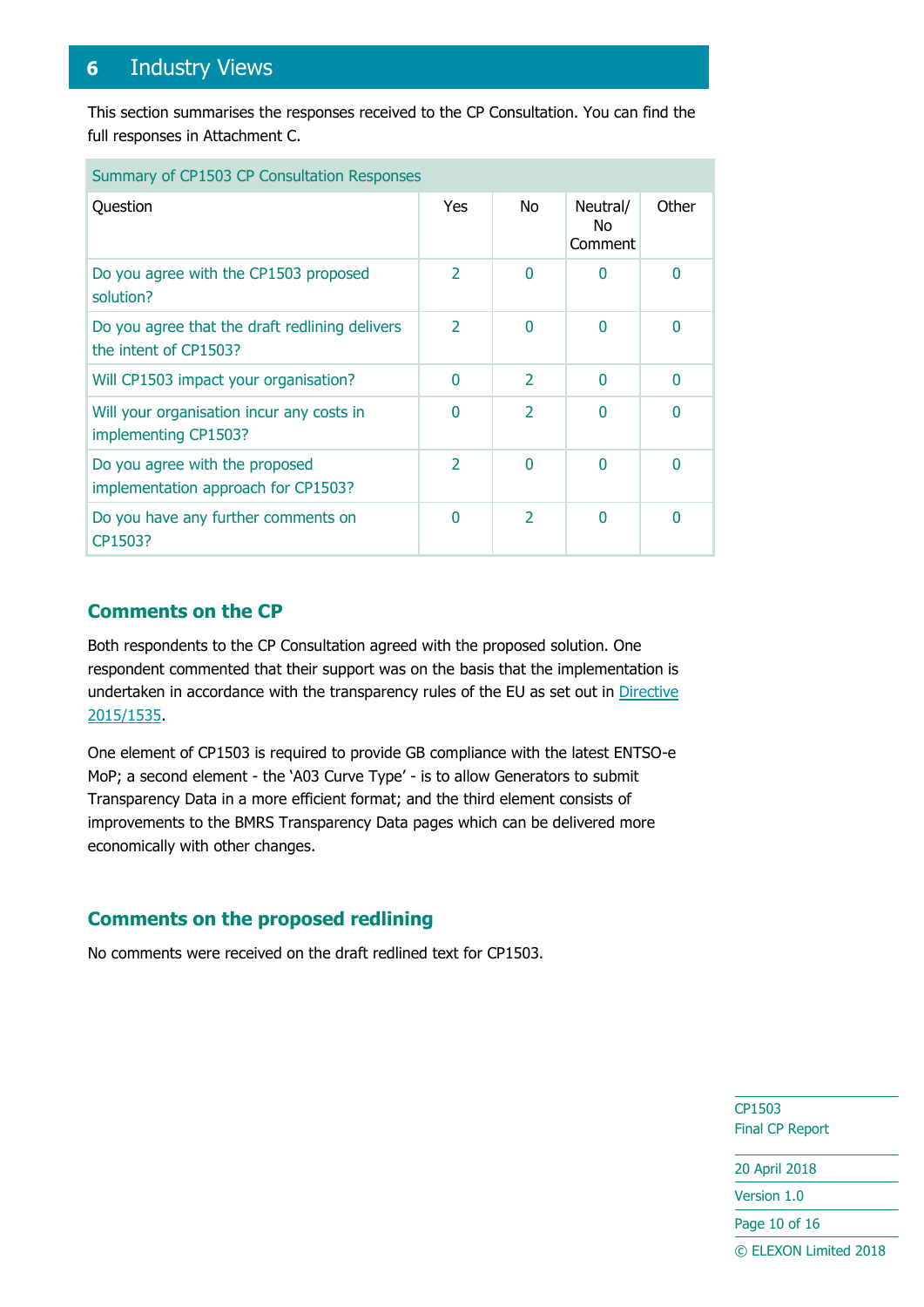### <span id="page-10-0"></span>**7** Final Committee Views and Decision

#### **The Panel's final views**

CP1503 was presented to the Panel for decision at its meeting on 12 April 2018 (Panel [277/04\)](https://www.elexon.co.uk/meeting/bsc-panel-meeting-277/).

The Panel made no comments and unanimously approved CP1503.

### **Final decision**

The Panel has:

**APPROVED** CP1503 for implementation on 1 November 2018 as part of the November 2018 BSC Systems Release.

> CP1503 Final CP Report

20 April 2018

Version 1.0

Page 11 of 16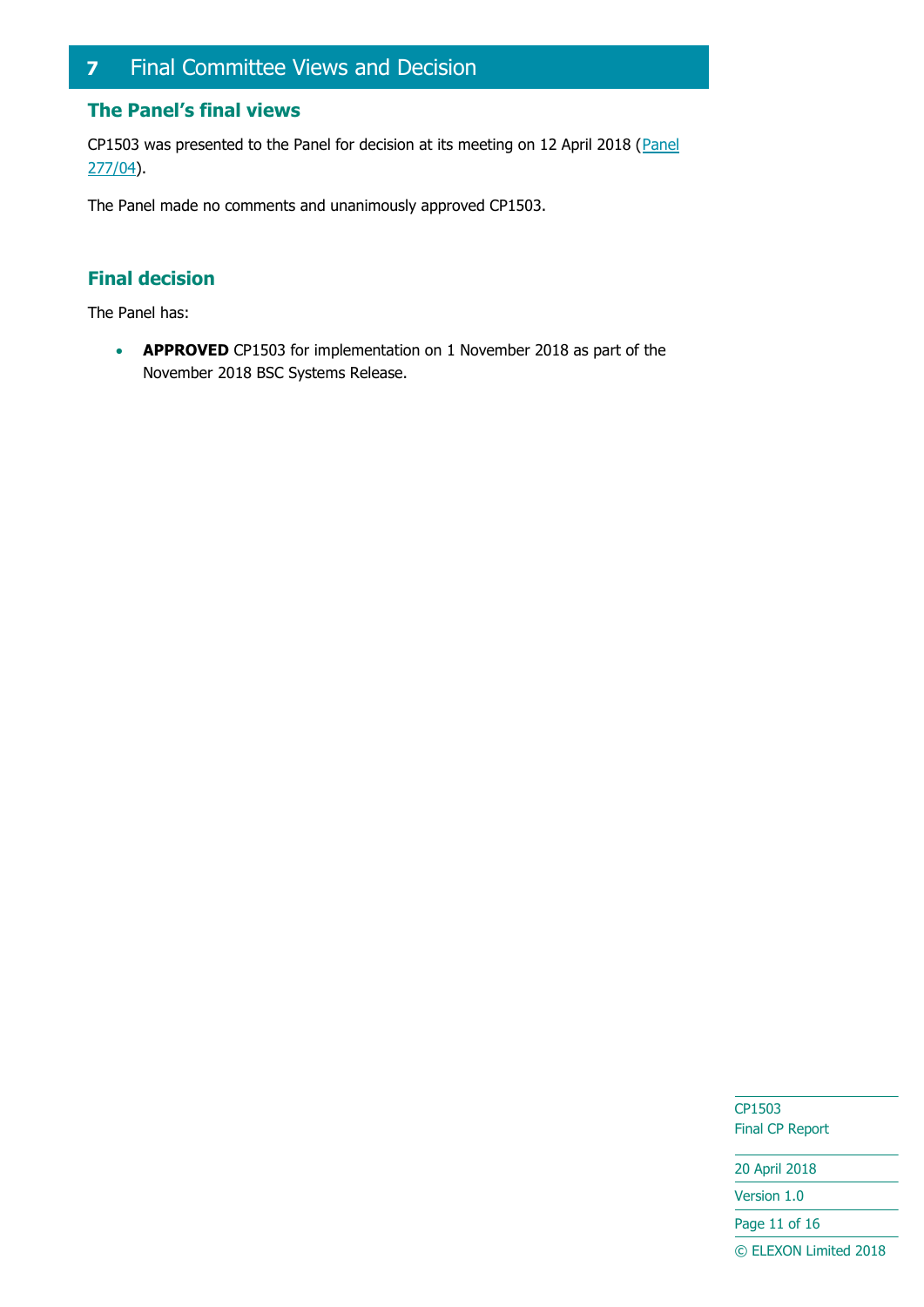#### <span id="page-11-0"></span>**Acronyms**

Acronyms used in this document are listed in the table below.

| <b>Acronyms</b> |                                                            |
|-----------------|------------------------------------------------------------|
| Acronym         | Definition                                                 |
| <b>BMRA</b>     | <b>Balancing Mechanism Reporting Agent</b>                 |
| <b>BMRS</b>     | <b>Balancing Mechanism Reporting Service</b>               |
| <b>BSC</b>      | <b>Balancing and Settlement Code</b>                       |
| CP              | <b>Change Proposal</b>                                     |
| <b>CPC</b>      | <b>Change Proposal Circular</b>                            |
| <b>EMFIP</b>    | <b>Electricity Market Fundamental Information Platform</b> |
| <b>ENTSO-e</b>  | European Network of Transmission System Operators          |
| <b>ETR</b>      | <b>European Transparency Regulation</b>                    |
| <b>FU</b>       | <b>European Union</b>                                      |
| <b>GB</b>       | <b>Great Britain</b>                                       |
| <b>IDD</b>      | <b>Interface Definition and Design</b>                     |
| <b>ISG</b>      | <b>Imbalance Settlement Group</b>                          |
| <b>MoP</b>      | <b>Manual of Procedures</b>                                |
| <b>NETA</b>     | <b>New Electricity Trading Arrangements</b>                |
| <b>TSO</b>      | <b>Transmission System Operator</b>                        |
| <b>URS</b>      | <b>User Requirement Specification</b>                      |
| <b>XML</b>      | Extensible Markup Language                                 |
| <b>XSD</b>      | <b>XML Schema Definition</b>                               |

### **External links**

Ė

A summary of all hyperlinks used in this document are listed in the table below.

All external documents and URL links listed are correct as of the date of this document.

| <b>External Links</b> |                                                             |                                                                                              |  |  |
|-----------------------|-------------------------------------------------------------|----------------------------------------------------------------------------------------------|--|--|
| Page(s)               | Description                                                 | URL                                                                                          |  |  |
|                       | <b>ISG Terms of Reference</b>                               | https://www.elexon.co.uk/group/imbalan<br>ce-settlement-group-isg/                           |  |  |
|                       | The European Transparency<br>Regulation No 543/2013 webpage | http://eur-<br>lex.europa.eu/LexUriServ/LexUriServ.do?<br>uri=0J:L:2013:163:0001:0012:EN:PDF |  |  |
|                       | P295 page of ELEXON's website                               | https://www.elexon.co.uk/mod-<br>proposal/p295/                                              |  |  |

CP1503 Final CP Report

20 April 2018

Version 1.0

Page 12 of 16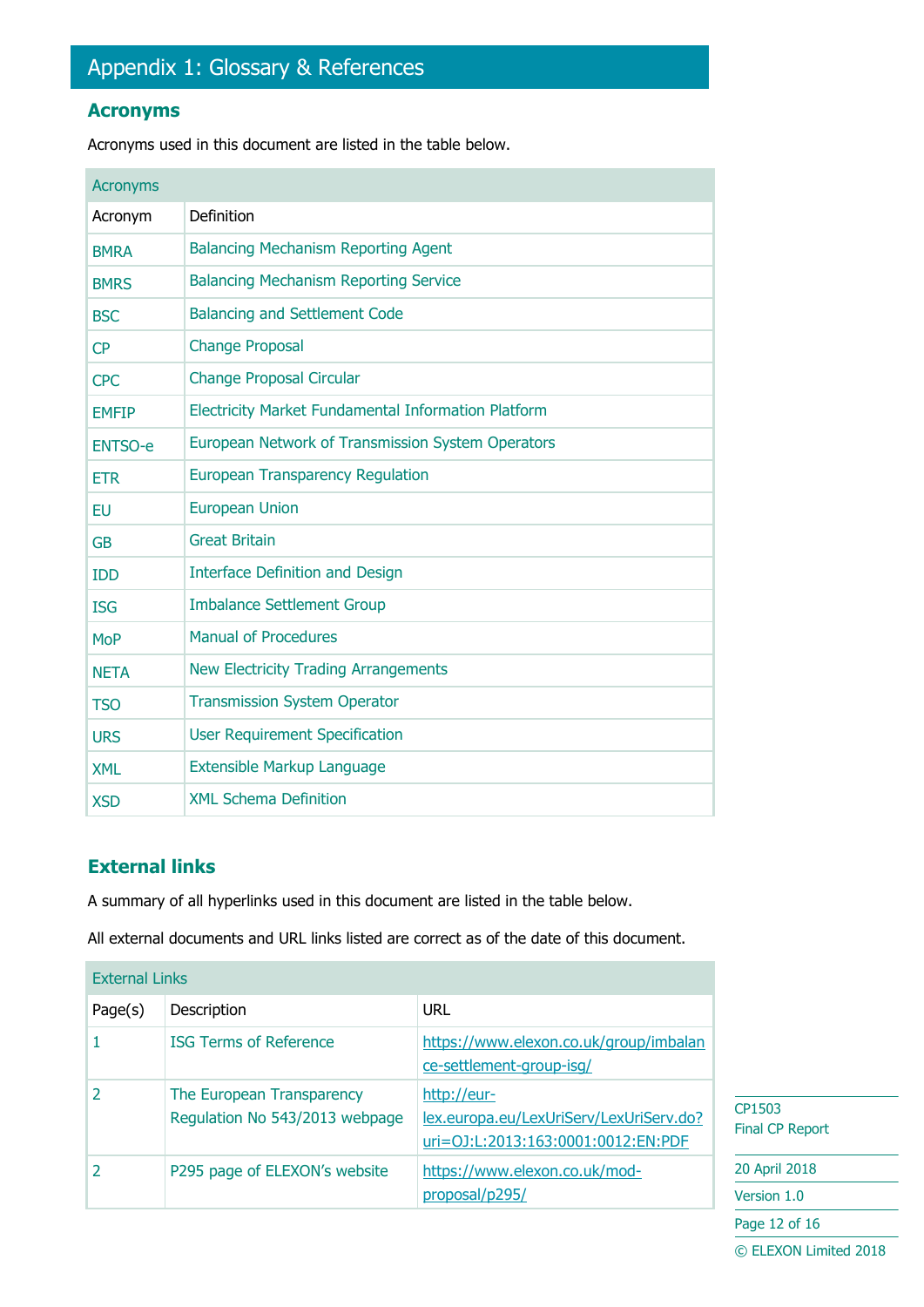| <b>External Links</b> |                                                                                         |                                                                                                                                |  |  |
|-----------------------|-----------------------------------------------------------------------------------------|--------------------------------------------------------------------------------------------------------------------------------|--|--|
| Page(s)               | Description                                                                             | <b>URL</b>                                                                                                                     |  |  |
| $\overline{2}$        | <b>ENTSO-e's Manual of Procedures</b>                                                   | https://www.entsoe.eu/data/entso-e-<br>transparency-platform/Manual-of-<br>Procedures/Pages/default.aspx                       |  |  |
| 3                     | BSC Section V 'Reporting' page of<br><b>ELEXON's website</b>                            | https://www.elexon.co.uk/bsc-and-<br>codes/balancing-settlement-code/bsc-<br>sections/                                         |  |  |
| 3                     | BMRA section of ELEXON webpage                                                          | https://www.elexon.co.uk/bsc-and-<br>codes/bsc-related-documents/user-<br>requirement-specifications/                          |  |  |
| 3                     | The NETA Interface Definition &<br>Design Part 2 page of the<br><b>ELEXON's website</b> | https://www.elexon.co.uk/bsc-and-<br>codes/bsc-related-documents/interface-<br>definition-documents/                           |  |  |
| 3                     | The ENTSO-e's XML Schema<br>Definition (XSD) page of ENTSO-<br>e's website              | https://www.entsoe.eu/data/entso-e-<br>transparency-platform/Data-<br>Providers/Pages/default.aspx                             |  |  |
| 3                     | The NETA Interface Definition &<br>Design Part 1 page of the<br><b>ELEXON's website</b> | https://www.elexon.co.uk/bsc-and-<br>codes/bsc-related-documents/interface-<br>definition-documents/                           |  |  |
| 8                     | <b>EU Directive 2015/1535</b>                                                           | https://www.gov.uk/government/publicat<br>ions/technical-standards-and-requlations-<br>directive-9834ec-quidance-for-officials |  |  |
| 9                     | ELEXON webpage for ISG202<br>meeting                                                    | https://www.elexon.co.uk/group/imbalan<br>ce-settlement-group-isg/                                                             |  |  |
| 10                    | Directive 2015/1535.                                                                    | https://www.gov.uk/government/publicat<br>ions/technical-standards-and-regulations-<br>directive-9834ec-quidance-for-officials |  |  |
| 11                    | ELEXON webpage for the Panel<br>277 meeting                                             | https://www.elexon.co.uk/meeting/bsc-<br>panel-meeting-277/                                                                    |  |  |

CP1503 Final CP Report

20 April 2018

Version 1.0

Page 13 of 16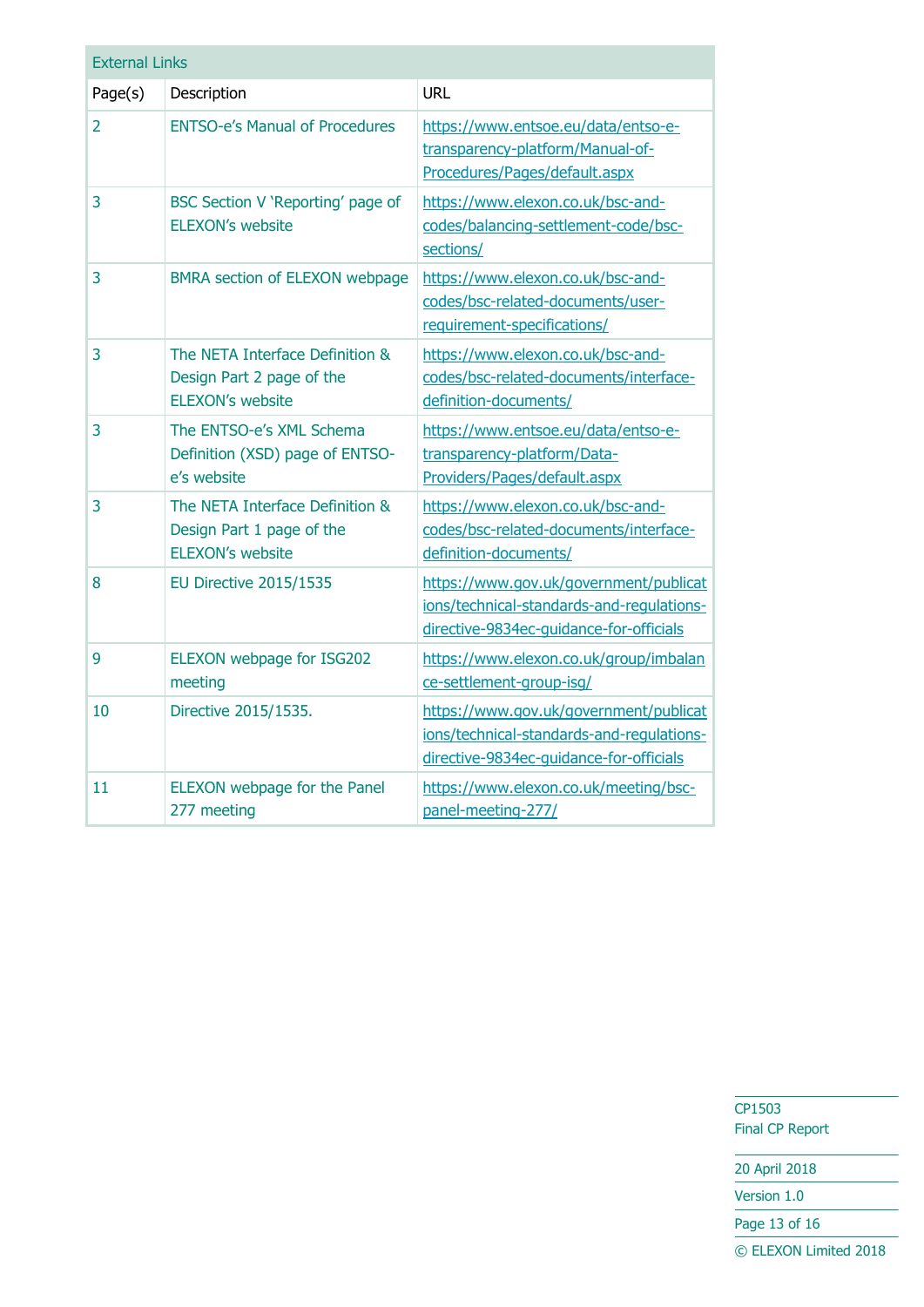Version 1.0 Page 14 of 16

© ELEXON Limited 2018

CP1503

Final CP Report

20 April 2018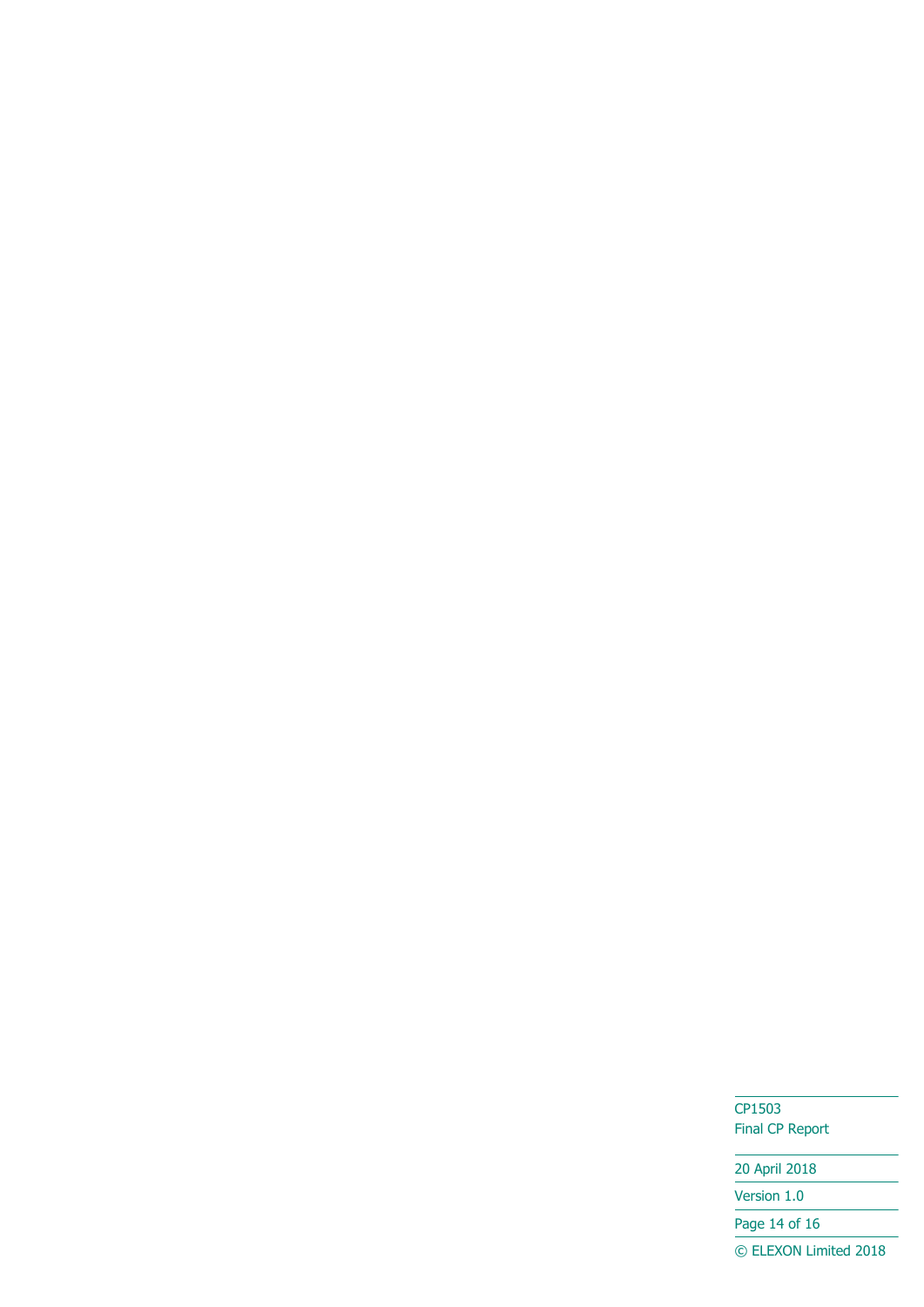## <span id="page-14-0"></span>Appendix 2: Summary of changes to ETR data

| <b>ETR</b><br><b>Article</b> | Data summary Revision                                                                                |                                                                                                                                                 | Primary<br>Data Owner    | Impact                                                   | <b>Notes</b>                                                                                                                                                                                                                                                                                                                                                                                     |
|------------------------------|------------------------------------------------------------------------------------------------------|-------------------------------------------------------------------------------------------------------------------------------------------------|--------------------------|----------------------------------------------------------|--------------------------------------------------------------------------------------------------------------------------------------------------------------------------------------------------------------------------------------------------------------------------------------------------------------------------------------------------------------------------------------------------|
| 12.1(b)<br>&(f)              | Information<br>relating to the<br>use of cross<br>zonal capacities                                   | Separate<br>publications per<br>time horizon, no<br>aggregation on<br>TP                                                                        | Interconnector No impact |                                                          | <b>BMRS</b> does not<br>receive or publish<br>interconnector ETR<br>data                                                                                                                                                                                                                                                                                                                         |
| 13.1(a)                      | Information<br>relating to<br>congestion<br>management<br>measures                                   | Publication of<br>energy instead of<br>capacity,<br>distinction<br>internal/cross-<br>border re-<br>dispatching,<br>network element<br>optional | Interconnector No Impact |                                                          | As above                                                                                                                                                                                                                                                                                                                                                                                         |
| 14.1(b)                      | <b>Installed</b><br>Generation<br>Capacity Per Unit and                                              | Publication of<br>commissioning<br>decommissioning<br>dates                                                                                     | <b>National Grid</b>     | Impact to ELEXON Report is derived<br>and National Grid  | from the Master<br>configuration data<br>and the BMRS<br>website GUI needs<br>to be modified to<br>include<br>decommissioning<br>date when<br>confirmed                                                                                                                                                                                                                                          |
| 14.1(d)                      | Forecast<br>Generation -<br>Day-Ahead<br>Generation<br><b>Forecasts For</b><br><b>Wind And Solar</b> | <b>Additional</b><br>forecasts<br>intraday and<br>"current/most<br>recent"                                                                      | <b>National Grid</b>     | Impact to ELEXON National Grid will<br>and National Grid | need to amend their<br>system to send<br>additional data and<br>changes are<br>required to BMRS<br>GUI (APIs) to<br>include a most<br>recent forecast.<br>Defined as process<br>type, therefore an<br>attribute in the<br>header of the XML.<br>Separate XML need<br>to be submitted for<br>intraday and<br>current. Frequency<br>of submissions for<br>current forecast has<br>not been defined |
|                              | 17.1 (d) Accepted<br>Aggregated<br><b>Offers</b>                                                     | Offered capacity ELEXON<br>removed                                                                                                              | (BMRS)                   | Low impact                                               | The offered capacity<br>is currently<br>displayed on the<br><b>BMRS</b> website and<br>has been blank. No<br>changes will result<br>in an empty column<br>$(as-is)$                                                                                                                                                                                                                              |
|                              | 17.1 (e) Activated<br><b>Balancing Energy measurement</b>                                            | Unit of<br>MWh only                                                                                                                             | <b>National Grid</b>     | Low impact                                               | National Grid will<br>need to convert the<br>value submitted to<br><b>BMRS to MWh. The</b><br>column headers on<br><b>BMRS</b> website needs<br>to be amended to<br>from MWh                                                                                                                                                                                                                     |

CP1503 Final CP Report

20 April 2018

Version 1.0

Page 15 of 16